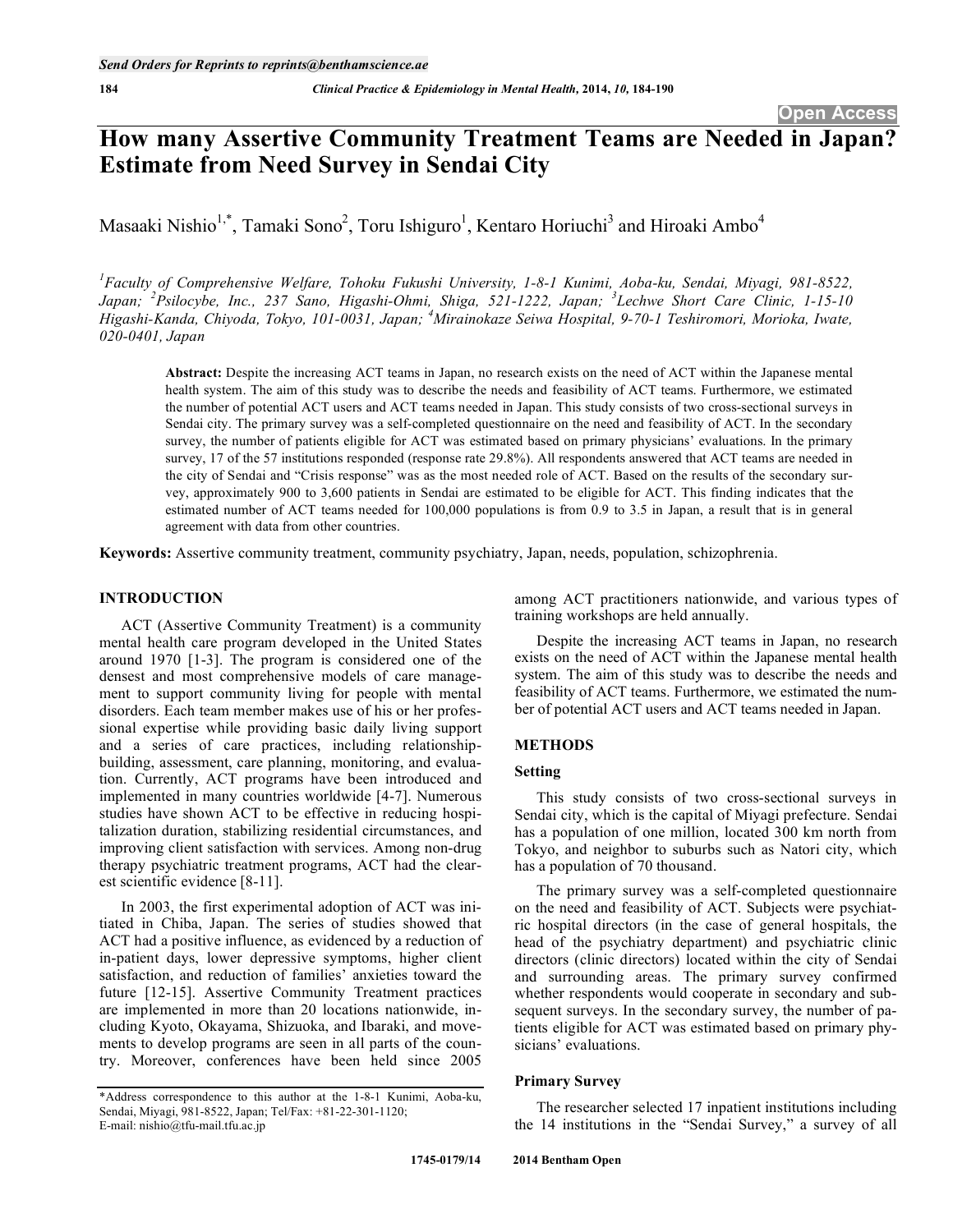psychiatric inpatient hospitals in the city of Sendai reported in 2005, and three psychiatric inpatient institutions belonging to municipalities neighboring Sendai.

Thirty-four outpatient only psychiatric institutions were surveyed, including all 32 institutions located within the city listed as member institutions on the Miyagi Prefecture Psychiatric Clinic Association website as of the end of December 2007 and two psychiatric clinics in neighboring municipalities. The list of outpatient medical facilities published in the 2007 Sendai Mental Health and Welfare Guidebook was checked to find clinics or general hospital psychiatry departments without inpatient beds within the city that were not members of the Miyagi Prefecture Psychiatric Clinic Association. Five clinics and one institution that provided outpatient care to mainly adults with mental disorders in a government facility were added, for a total of 40 institutions. Requests for cooperation in the survey, self-completed questionnaire forms, explanations of ACT, and other relevant materials were sent to a total of 57 institutions on January 24, 2008 and returned materials were to be postmarked by February 1, 2008.

#### **Secondary Survey**

The inpatient survey reference date was February 1, 2008. The number of patients that would be covered by ACT was ascertained from primary physicians' inpatient evaluations. In the five psychiatric hospitals that consented to the request for this survey (four in Sendai and one in Natori which is suburb of Sendai), there were 852 inpatients in the psychiatric wards, of whom 509 patients resided in the city of Sendai. Consent was obtained from 423 of these 509 patients.

The outpatient survey reference date was February 22, 2008. Survey forms were sent to general hospital psychiatry departments, single department psychiatric hospitals, and psychiatric clinics within the city of Sendai that, in the primary survey, had expressed intention to cooperate further. The number of patients eligible for ACT was ascertained from primary physicians' evaluations of outpatients who visited the hospital or clinic on the survey date. 945 patients underwent psychiatric outpatient examinations on the day of the survey; consent for the survey was obtained from 779 patients.

### **Collected Data**

In the primary survey, collected data included the need for ACT, necessary roles for ACT, plan to establish an ACT team, and financial profitability of ATC. In the secondary survey, collected data included each client's basic characteristics and variables related ACT eligibility such as diagnosis, severity of disability, and psychiatric symptoms.

Disability was assessed as a single item scored on a 5 point Likert scale, with higher scores indicating a more severe disability (1: Mental disorder is seen, but patient can function normally in daily life and life in the community; 2: Mental disorder is seen, and patient has certain restrictions in daily life or life in the community; 3: Mental disorder is seen, and patient has marked restrictions in daily life or life in the community, and assistance is needed at certain times; 4: Mental disorder is seen, patient has marked restrictions in daily life or life in the community, and constant assistance is

#### *Estimate of the Number of ACT Teams Needed in Japan Clinical Practice & Epidemiology in Mental Health,* **2014***, Volume 10* **185**

needed; 5: Mental disorder is seen, and patient is almost fully unable to care for him or herself).

Symptoms were assessed as a single item scored on a 6 point Likert, with higher scores indicating more severe symptoms (1: No symptoms; 2: Psychiatric symptoms are seen, but are stable; 3: Several deficits are seen in communication and recognition; 4: Behavior is substantially affected by hallucinations or delusions; 5: There is a gross deficit in communication and constant attention is needed; 6: Marked deviant behaviors seen).

To estimate the number of potential ACT users in Japan, we used the data from government statistics, including the hospital survey by the Ministry of Health, Labor, and Welfare [16] and Census by the statistics bureau of the Ministry of Internal Affairs and Communications [17].

### **Estimate of the Number of ACT-Eligible Clients**

In addition to descriptive analyses, we estimated the number of potential ACT users in Japan based on the number of eligible clients for ACT in this survey. Eligibility for ACT was assessed using the screening criteria based on the inclusion criteria of the ACT-J team, which was established in the first adoption study of ACT in Japan [12].

The screening criteria of this study were as follows:

- i. Residence: Sendai city
- ii. Age: 18-59 years old
- iii. Primary diagnosis: F2 (schizophrenia, schizotypal, and delusional disorders), F3 (mood disorders), and other mental disorders, as defined by the ICD-10 [18] (excluding primary diagnosis of intellectual impairment, dementia, drug or alcohol abuse, and personality disorder)
- iv. Substantial psychiatric service use in the past 2 years (two or more hospitalizations, 100 or more in-patient days, three or more psychiatric emergency department visits, or 3 months or more of no-show to out-patient clinic appointments)
- v. Low level of social functioning when at best in the previous year, defined as a disability evaluation of 4 points or higher.

Based on these evaluations, we supposed three levels of criteria from criteria 1 to 3 described below:

- Criteria 1: Included those diagnosed as F2 or F3 if the patient met the criteria for either (iv) **OR** (v).
- Criteria 2: Included those diagnosed as F2 if the patient met the criteria for either (iv) **OR** (v) and those diagnosed as F3 were included if clients met criteria for both (iv) **AND** (v).
- Criteria 3: Included those diagnosed as F2 or F3 if the patient met the criteria for either (iv) **AND** (v).

### **RESULTS**

In the primary survey, 17 of the 57 institutions responded (response rate 29.8%). The questions and response percentage distribution are shown in Table **1**. All respondents answered that ACT teams are needed in the city of Sendai and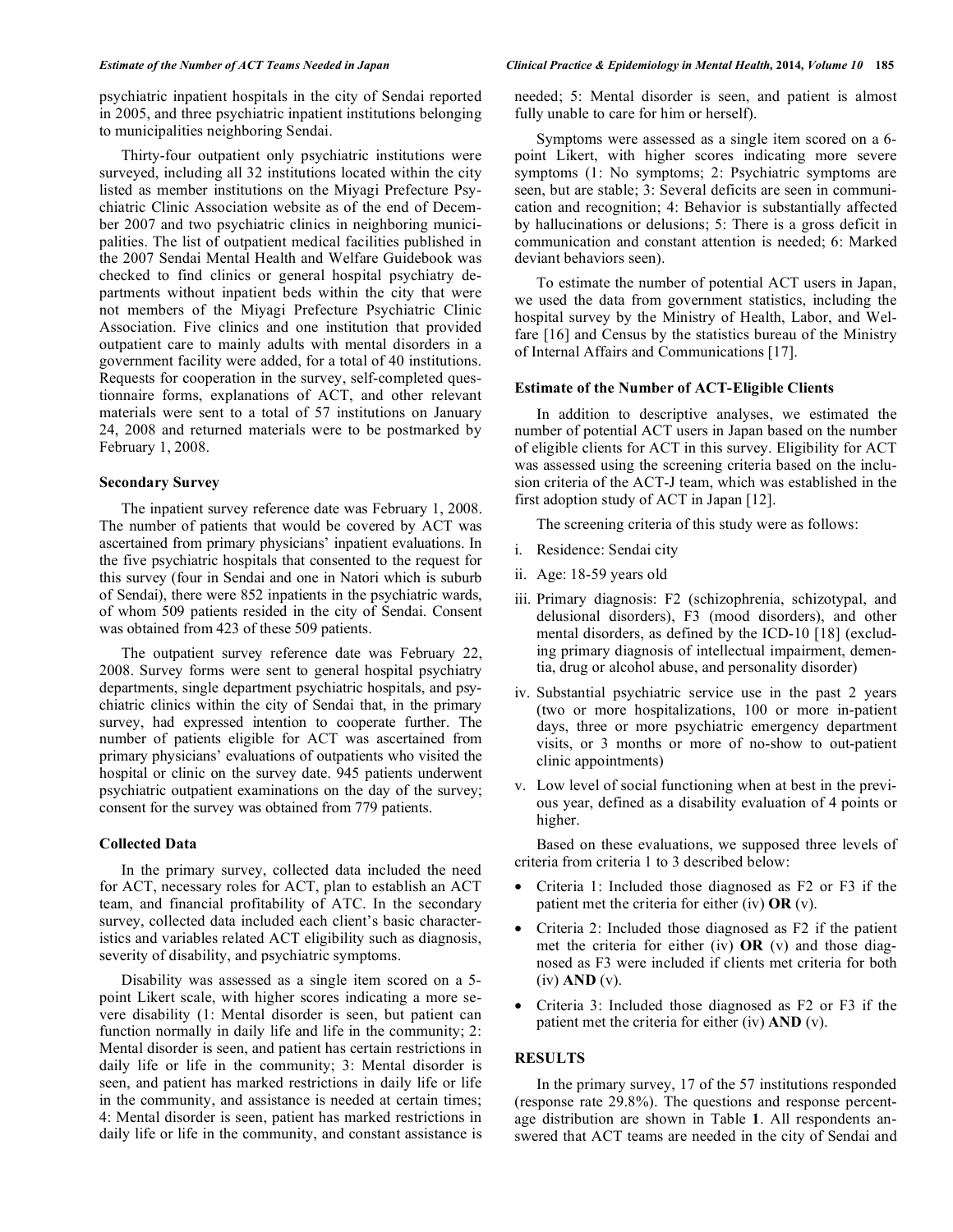**Table 1. Needs, attitudes, and plan regarding ACT adoption.** 

|                                                                                                                                    | $\mathbf n$    | $\frac{0}{0}$ |
|------------------------------------------------------------------------------------------------------------------------------------|----------------|---------------|
| Do you feel that ACT teams are needed in the city of Sendai?                                                                       |                | 35.3%         |
| Strongly feel the need                                                                                                             | 6              | 64.7%         |
| Somewhat strongly feel the need                                                                                                    | 11             | $0.0\%$       |
| Cannot say                                                                                                                         | $\mathbf{0}$   | $0.0\%$       |
| Do not feel much need                                                                                                              | $\mathbf{0}$   | $0.0\%$       |
| Feel no need                                                                                                                       | $\mathbf{0}$   | $0.0\%$       |
| No response                                                                                                                        | $\mathbf{0}$   | $0.0\%$       |
| Total                                                                                                                              | 17             | 100.0%        |
| What kind of roles d you thick would be necessary for ACT?                                                                         |                |               |
| Facilitate hospital discharge                                                                                                      | 8              | 10.3%         |
| Crisis response                                                                                                                    | 14             | 17.9%         |
| Child and adolescent measures                                                                                                      | $\tau$         | $9.0\%$       |
| Job assistance                                                                                                                     | 6              | 7.7%          |
| Measures for psychiatric patients with criminal records                                                                            | 6              | 7.7%          |
| Early intervention                                                                                                                 | 10             | 12.8%         |
| Hikikomori (social withdrawal) measures                                                                                            | 10             | 12.8%         |
| Alcohol and drug dependence measures                                                                                               | 6              | 7.7%          |
| Measures for personality disorders                                                                                                 | 8              | 10.3%         |
| Other                                                                                                                              | 3              | 3.8%          |
| No response                                                                                                                        | $\mathbf{0}$   | $0.0\%$       |
| Total                                                                                                                              | 78             | 100.0%        |
| Are you considering establishing an ACT team at your hospital?                                                                     |                |               |
| Currently considering it is concrete terms and moving forward with preparations                                                    | $\mathbf{1}$   | 5.9%          |
| Would like to consider it when we have a better understanding of the procedures                                                    | $\overline{c}$ | 11.8%         |
| Not currently considering it                                                                                                       | 14             | 82.4%         |
| No response                                                                                                                        | $\mathbf{0}$   | $0.0\%$       |
| Total                                                                                                                              | 17             | $100.0\%$     |
| Would you consider establishing an ACT team if the medical insurance system were revised so that such<br>work would be profitable? |                |               |
| Yes                                                                                                                                | $\overline{4}$ | 23.5%         |
| $\rm No$                                                                                                                           | 9              | 52.9%         |
| No response                                                                                                                        | $\sqrt{4}$     | 23.5%         |
| Total                                                                                                                              | 17             | 100.0%        |
| Would you consider establishing an ACT team if a subsidy were available?                                                           |                |               |
| Yes                                                                                                                                | $\overline{c}$ | 11.8%         |
| No                                                                                                                                 | 10             | 58.8%         |
| No response                                                                                                                        | 5              | 29.4%         |
| Total                                                                                                                              | 17             | $100.0\%$     |

\*multiple answers allowed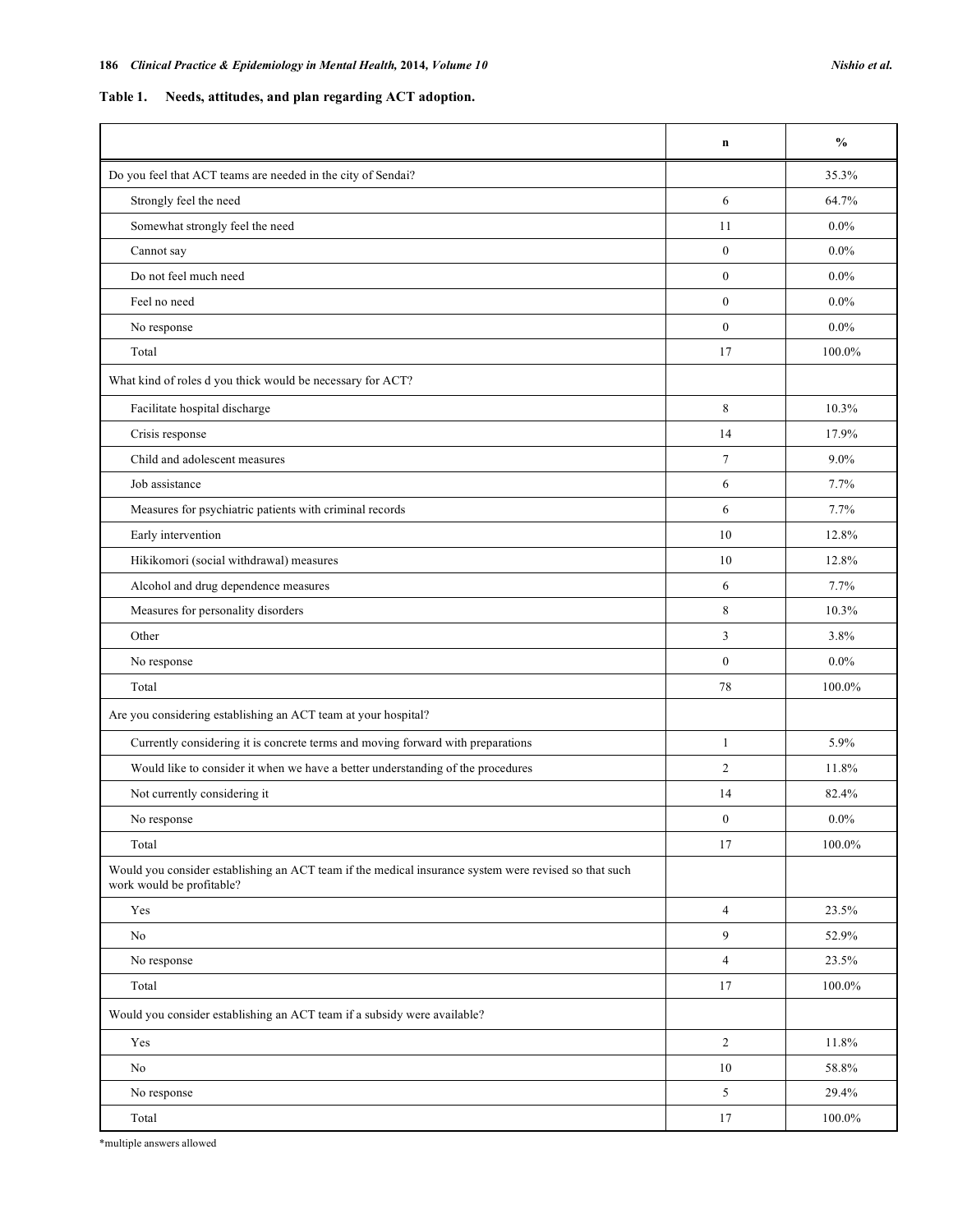"Crisis response" was as the most needed role of ACT. On the other hand, 82.4% of respondents were not considering establishing an ACT team at their hospitals.

In the secondary survey, of the 1202 clients who consent to participate the study, 129 (Resided outside Sendai city), 138 (Clients with mental retardation, personality disorders, or substance related disorders), and 306 (Aged less than 20 or over 60) were excluded from the analysis (see Fig. **1**). The distribution of sex, diagnosis, psychiatric service use, ability, symptoms, and ACT eligibility for each inpatient and outpatient are shown in Table **2**.

### **Estimate of the Number of ACT-Eligible Patients**

According to the 2012 hospital survey by the Ministry of Health, Labor, and Welfare [16], the number of psychiatric inpatients per 100,000 people in Miyagi prefecture was 234.7. Here, using the population of Sendai and Natori (1,098,232 people), the number of psychiatric inpatients in these cities was estimated to be 2577.6. The number of psychiatric inpatients as of the survey reference date at the five institutions in this study was 416, which is equivalent to 16.1% of the total number of psychiatric inpatients in the entire city. Hence, assuming that this survey is representative, the number of psychiatric inpatients eligible for ACT in Sendai was approximately 1084.9, 998.1, and, 613.8 for Criteria 1, 2, and, 3 respectively (see C in Table **3**).

According to the Survey of Medical Care Activities in Public Health Insurance (Ministry of Health, Labor, and Welfare), the number of cases in which medical treatment of outpatient psychiatric therapy (first visit), outpatient psychi-

#### *Estimate of the Number of ACT Teams Needed in Japan Clinical Practice & Epidemiology in Mental Health,* **2014***, Volume 10* **187**

atric therapy 2 (hospital), and outpatient psychiatric therapy 2 (clinic) was done in the single month of August 2006 was 4,216,910 [16]. This findings is a summation of medical acts in all of Japan. Using the populations of the city of Sendai and all of Japan, cases in which psychiatric outpatient care was given for patients residing in Sendai can be estimated as 34,329.2 per month. Assuming that this outpatient treatment was over 24 weekdays, the number of psychiatric outpatient visits per day would be about 1,430. The number of outpatients included in this study was 657; therefore, this study was equivalent to 45.9% of the total number of psychiatric outpatients care in all Sendai. Moreover, the total number of outpatients in Sendai would be 14 times more than the those in this study because the average interval of psychiatric outpatient care in Japan is 14.0 days [19]. Accordingly, the number of psychiatric outpatients eligible for ACT in Sendai would be approximately 2531.6, 2043.6, and, 305.0 for Criteria 1, 2, and, 3 respectively (see D in Table **3**).

Therefore, the estimated numbers of eligible clients in Sendai were 3616.5, 3041.7, and, 918.8 respectively. Assuming that one ACT team provides services for 100 clients, the estimated number of ACT teams needed for 100,000 population are 3.5, 3.0, and, 0.9 for Criteria 1, 2, and, 3 respectively (see F and G in Table **3**).

# **DISCUSSIONS**

All medical institutions that responded answered "Strongly feel the need" or "Somewhat strongly feel the need" for ACT. The opinion was that it is necessary to prevent clinic visits and medication discontinuation of people with



Fig. (1). Flow of clients included in analysis of secondary survey.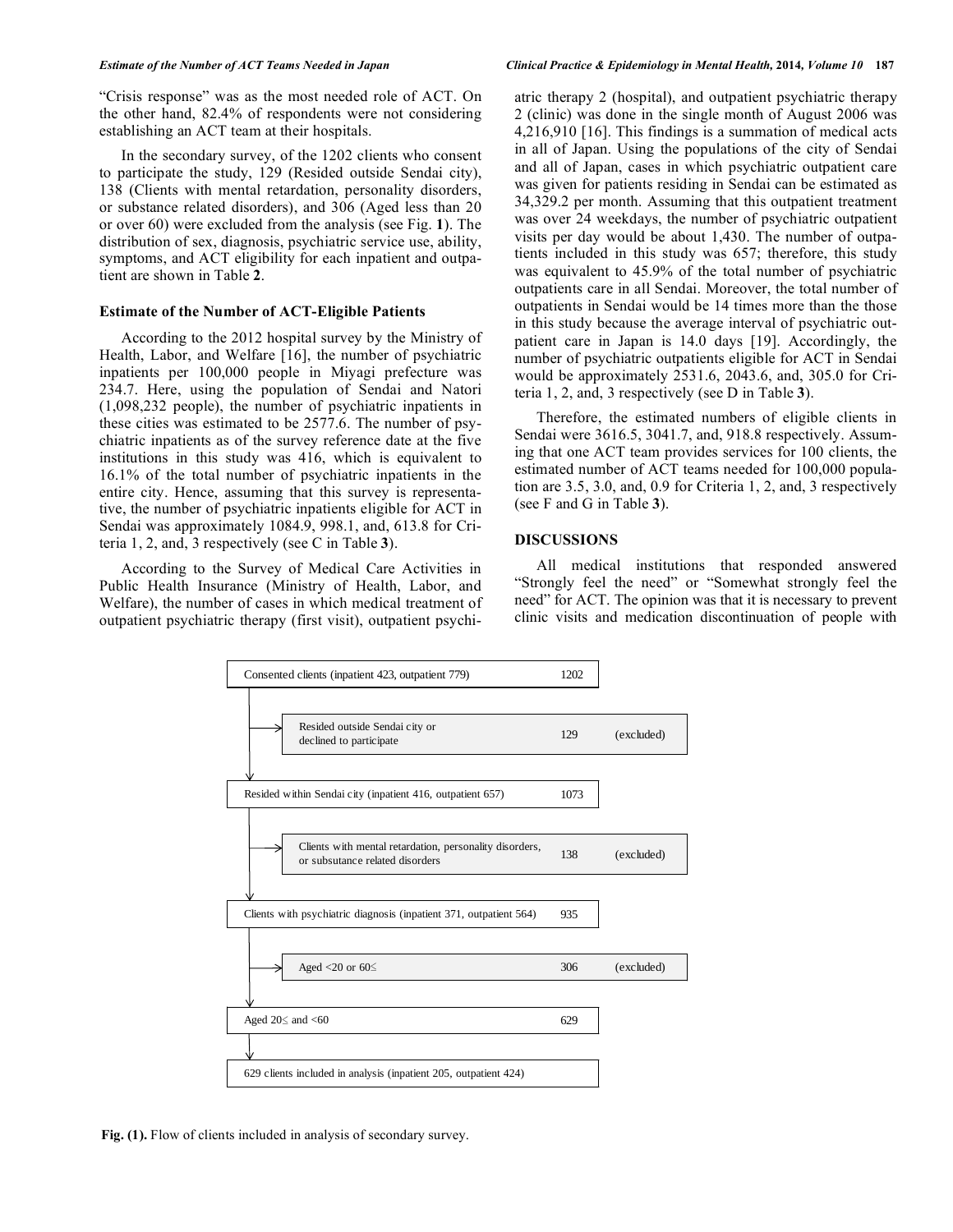**Table 2. ACT eligibility of inpatient and outpatient clients.** 

|                                                                                | Inpatients (N=205) |               | Outpatients (N=424) |               | Total $(N=629)$ |               |
|--------------------------------------------------------------------------------|--------------------|---------------|---------------------|---------------|-----------------|---------------|
|                                                                                | N                  | $\frac{0}{0}$ | N                   | $\frac{0}{0}$ | N               | $\frac{0}{0}$ |
| <b>Sex</b>                                                                     |                    |               |                     |               |                 |               |
| Male                                                                           | 105                | 51.2%         | 210                 | 49.5%         | 315             | 50.1%         |
| Female                                                                         | 100                | 48.8%         | 212                 | 50.0%         | 312             | 49.6%         |
| Unknown                                                                        | $\boldsymbol{0}$   | $0.0\%$       | 2                   | 0.5%          | 2               | 0.3%          |
| <b>Diagnosis</b>                                                               |                    |               |                     |               |                 |               |
| F0 (organic, including symptomatic, mental disorders)                          | 6                  | 2.9%          | $\overline{4}$      | 0.9%          | 10              | 1.6%          |
| F2 (schizophrenia, schizotypal, and delusional disorders)                      | 163                | 79.5%         | 193                 | 45.5%         | 356             | 56.6%         |
| F3 (mood disorders)                                                            | 27                 | 13.2%         | 137                 | 32.3%         | 164             | 26.1%         |
| F4 (neurotic, stress-related, and somatoform disorders)                        | 8                  | 3.9%          | 73                  | 17.2%         | 81              | 12.9%         |
| F5 (physiological disorders, disorders associated with physical factors)       | $\mathbf{1}$       | 0.5%          | 17                  | 4.0%          | 18              | 2.9%          |
| Hospitalized 2 or more times in the past 2 years                               | 56                 | 27.3%         | 25                  | 5.9%          | 81              | 12.9%         |
| 100 or more days of hospitalization in the past 2 years                        | 183                | 89.3%         | 33                  | 7.8%          | 216             | 34.3%         |
| 3 or more emergencies uses                                                     | 11                 | 5.4%          | 2                   | 0.5%          | 13              | 2.1%          |
| 3 months or more of no-show to out-patient clinic appointments                 | 26                 | 12.7%         | 9                   | 2.1%          | 35              | 5.6%          |
| <b>Ability</b>                                                                 |                    |               |                     |               |                 |               |
| 1: Client can function normally in daily life in the community                 | 20                 | 9.8%          | 131                 | 30.9%         | 151             | 24.0%         |
| 2: Client has certain restrictions in daily life in the community              | 40                 | 19.5%         | 153                 | 36.1%         | 193             | 30.7%         |
| 3: Client has marked restrictions and assistance is needed at certain times    | 73                 | 35.6%         | 113                 | 26.7%         | 186             | 29.6%         |
| 4: Client has marked restrictions and constant assistance is needed            | 59                 | 28.8%         | 25                  | 5.9%          | 84              | 13.4%         |
| 5: Client is almost fully unable to care for him- or herself                   | 12                 | 5.9%          | 2                   | 0.5%          | 14              | 2.2%          |
| Symptom                                                                        |                    |               |                     |               |                 |               |
| 1: No symptoms.                                                                | 17                 | 8.3%          | 127                 | 30.0%         | 144             | 22.9%         |
| 2: Psychiatric symptoms are seen, but they are stable                          | 39                 | 19.0%         | 133                 | 31.4%         | 172             | 27.3%         |
| 3: Several deficits are seen in communication and recognition                  | 45                 | 22.0%         | 110                 | 25.9%         | 155             | 24.6%         |
| 4: Behavior is substantially affected by hallucinations or delusions           | 60                 | 29.3%         | 41                  | 9.7%          | 101             | 16.1%         |
| 5: There is a gross deficit in communication and constant attention are needed | 39                 | 19.0%         | 12                  | 2.8%          | 51              | 8.1%          |
| 6: Marked deviant behavior (suicidal ideation, violent behavior) is seen       | $\sqrt{2}$         | $1.0\%$       | $\mathbf{1}$        | 0.2%          | 3               | 0.5%          |
| <b>ACT</b> eligibility                                                         |                    |               |                     |               |                 |               |
| Eligible for criteria 1                                                        | 175                | 85.4%         | 83                  | 19.6%         | 258             | 41.0%         |
| Eligible for criteria 2                                                        | 161                | 78.5%         | 67                  | 15.8%         | 228             | 36.2%         |
| Eligible for criteria 3                                                        | 99                 | 48.3%         | 10                  | 2.4%          | 109             | 17.3%         |

severe mental disorders and help them live in society. Regarding the desires of ACT activities within the city of Sendai, many respondents looked forward to "emergency measures," "early intervention," and "hikikomori (social withdrawal) measures." One institution responded, "We are currently considering it in concrete terms and moving forward with preparations." Two others responded, "We would like to consider it when we have a better understanding of the procedures."

Medical institutions that were not currently considering introducing ACT accounted for the remaining 80%. There will probably be more room to consider implementation of ACT when the economic foundation has been developed, which will include revising the medical care insurance payments to obtain profitability; however, currently the image seems to be of difficulty in terms of manpower and 24-hour handling. Thus, many institutions view it as impossible at present.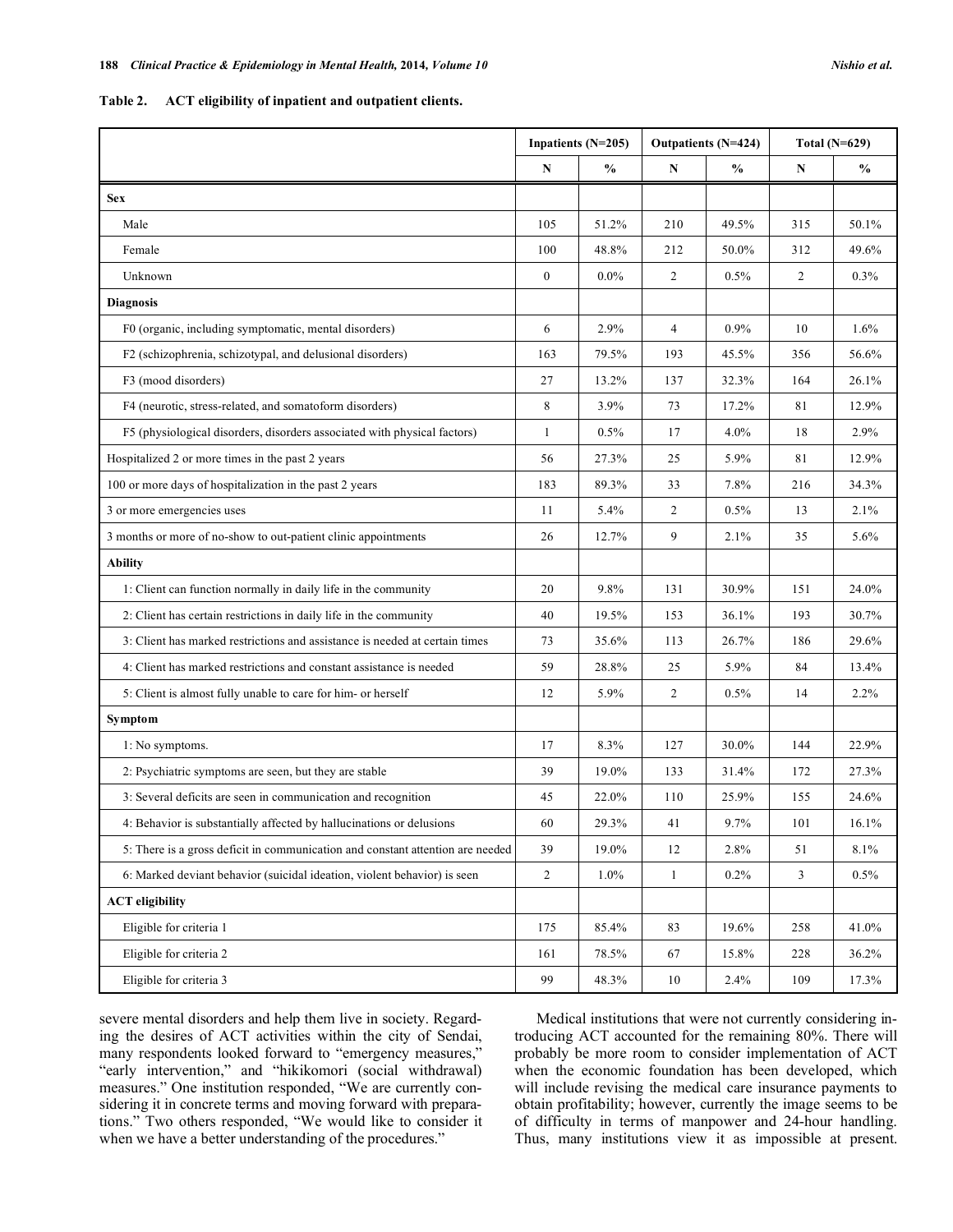|               |                                                                                 | Criteria 1 | Criteria 2 | Criteria 3 |
|---------------|---------------------------------------------------------------------------------|------------|------------|------------|
| P             | Total population in Sendai as of $2010 = 1,025,098$                             |            |            |            |
| A             | The number of eligible inpatient clients in this survey                         | 175        | 161        | 99         |
| B             | The number of eligible outpatient clients in this survey                        | 83         | 67         | 10         |
| $\mathcal{C}$ | Estimated number of eligible inpatient clients in Sendai [A / 0.1613]           | 1084.9     | 998.1      | 613.8      |
| D             | Estimated number of eligible outpatient clients in Sendai $[(B / 0.459) * 14]$  | 2531.6     | 2043.6     | 305.0      |
| E             | Estimated number of eligible clients in Sendai $[C + D]$                        | 3616.5     | 3041.7     | 918.8      |
| $\mathbf{F}$  | Estimated number of eligible clients for 100,000 population $[(E/P) * 100,000]$ | 352.8      | 296.7      | 89.6       |
| G             | Estimated number of ACT team needed for $100,000$ population [F $/ 100$ ]       | 3.5        | 3.0        | 0.9        |

# **Table 3. Estimate of number of ACT-eligible patients and ACT teams.**

Together with greater dissemination and education of ACT, its introduction should be considered through the functional differentiation of psychiatric institutions.

When screening was done using the ACT enrollment criteria for the 423 psychiatric hospital inpatients who lived in Sendai and consented, 99 to 175 were eligible. Using the same enrollment criteria for the 657 psychiatric outpatients who lived in Sendai, 10 to 83 were eligible. Based on these figures, approximately 900 to 3,600 patients in Sendai are estimated to be eligible for ACT. This finding indicates that the estimated number of ACT teams needed for 100,000 population is from 0.9 to 3.5, a result that is in general agreement with data from other countries [20, 21]. More than 15% of clients were excluded because of place of residence, as medical care use is not sectorized based on a place of residence in the Japanese health care insurance system (anyone can access medical care from anyplace). It is not rare that clients use hospitals or clinics in neighboring cities because of convenience or sometimes because they fear being stigmatized.

Using the criteria of this study, all clients with severe symptoms or disabilities were included. It is possible to say that extremely severe cases, such as clients with symptom scores of 6 or disability scores of 5 cannot maintain living in community even with support from an ACT team. If these severe cases were excluded from the data of this study, the estimated number of eligible clients for 100,000 population would be from 68.7 to 320.7, which is 2% less than original estimates.

The difference of reference date of data collection was a limitation of this study. The reference date was February 1, 2008 for the inpatient survey and February 22, 2008 for the outpatient survey. Moreover, the reference dates of the government statistics varied from 2010 to 2012. However, this limitation would not affect the general findings of this study because the variables we used had not drastically changed in the past few years. Also, low response rate of the primary survey and no data for non-response analysis was another limitation. The possible reason of the low response rate would be that lots of hospitals were not interested in outreach services such as ACT in the situation of mental health systems in Japan where the psychiatric rehabilitation has not been deinstitutionalized. Therefore, the respondents would have been biased toward those who had positive attitude about ACT adoption.

Traditional ACT is designed to serve only a small portion of the population, and other programs are needed to ensure a comprehensive system of community care. Other types of ACT and case management programs that provide direct services and coordination of services are necessary for the broader population of individuals with mental illness [22]. In future research, the estimates should include other diverse aspects of the community mental health system and social resources.

#### **CONFLICT OF INTEREST**

The authors confirm that this article content has no conflict of interest.

### **ACKNOWLEDGEMENTS**

This research was part of a project supported by grant from the Ministry of Health, Labor, and Welfare of Japan (2007 Implementation projects of health and welfare related services for persons with disabilities H19-39). The authors declare no competing interests. MN planned the research, acquired data, analyzed data, and managed the research project. TS analyzed data and drafted the manuscript. All authors read and approved the final manuscript.

#### **REFERENCES**

- [1] Stein LI, Test MA. Alternative to mental hospital treatment. I. Conceptual model, treatment program, and clinical evaluation. Arch Gen Psychiatry 1980; 37 (4): 392-7.
- [2] Weisbrod BA, Test MA, Stein LI. Alternative to mental hospital treatment. II. Economic benefit-cost analysis. Arch Gen Psychiatry 1980; 37 (4): 400-5.
- [3] Test MA, Stein LI. Alternative to mental hospital treatment. III. Social cost. Arch Gen Psychiatry 1980 ; 37(4): 409-12.
- [4] Test MA, Stein LI. Practical guidelines for the community treatment of markedly impaired patients. Community Ment Health J 1976; 12(1): 72-82.
- [5] McGrew JH, Bond GR. Critical ingredients of assertive community treatment: judgments of the experts. J Ment Health Adm 1995; 22 (2): 113-25.
- [6] Burns T, Fioritti A, Holloway F, Malm U, Rossler W. Case management and assertive community treatment in Europe. Psych Serv 2001; 52 (5): 631-6.